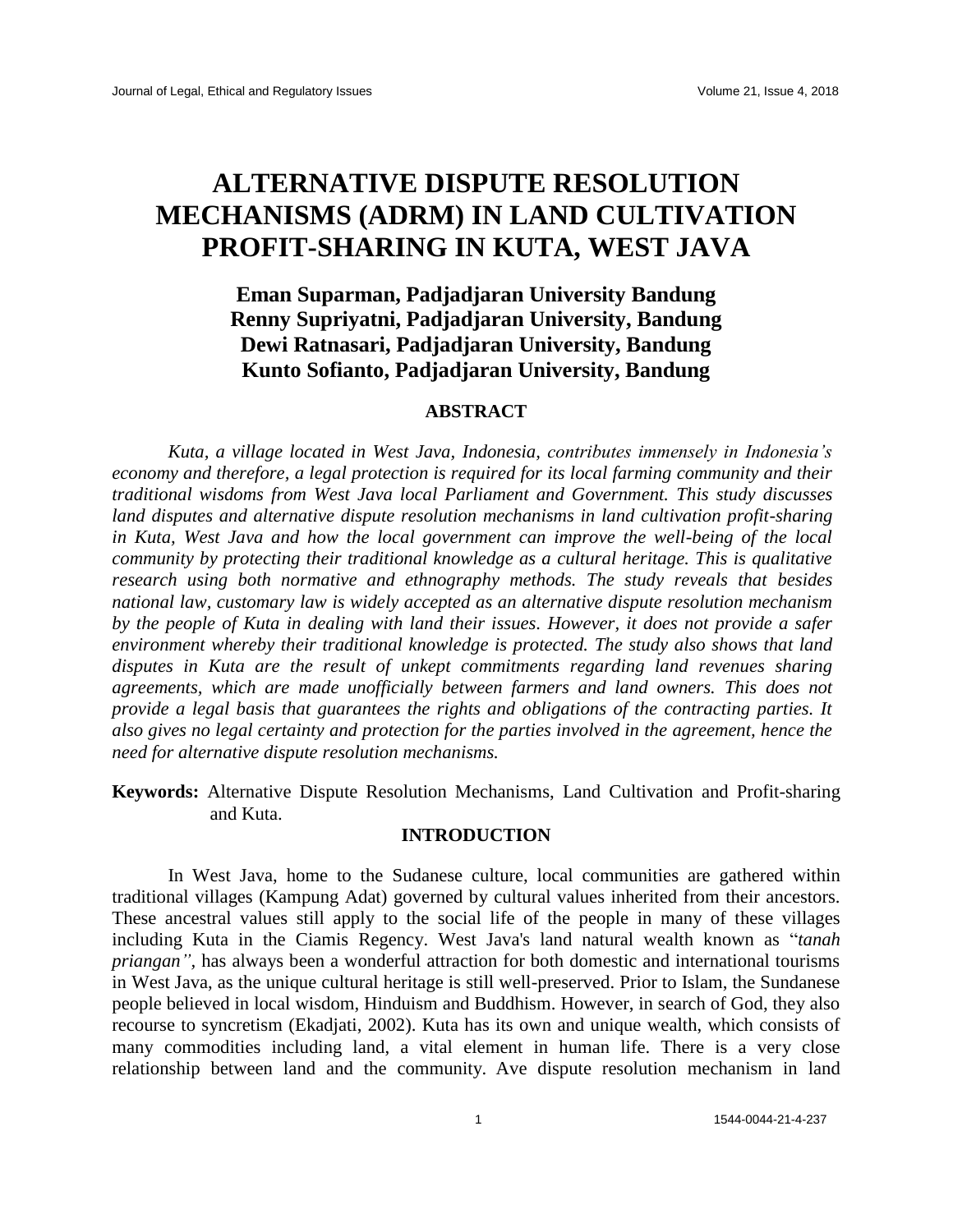procurement profit-sharing according to customary law, human beings have control over land based on religion (Boedi, 2003). In the eyes of the local community of Kuta, land is much more than a place. They believe that rocks, trees, rivers, hills, animals and forests are bestowed upon them by their ancestors who continue to live in land, water and sky. They also claim that land is filled with relations speaking language and following certain laws, both natural and customary laws, no matter whether the shape of that relation is human, rock, crow, wattle. Land is loved, needed, and cared for, and to the community, land loves and cares for her peoples in turn. In short, they consider their land to be family, culture, identity. The community's right over land is provided for in the Basic Agrarian Law No. 5/1960. This study aims at finding alternative dispute resolution mechanism for land procurement profit-sharing so as to meet community's need for social justice, improve tourism and the economy in Kuta. The results of this study are expected to contribute scholarly debate on customary law in Indonesia, and to help improve policy formulation/legislation on the protection of local wisdom protection in West Java.

#### **The Existence of Local Wisdom in West Java**

Kuta is a potential for the development of tourism in West Java due to its rich culture supported by a beautiful landscape. Its existence dates as far back as the VIII Century  $BC<sup>1</sup>$ Although most of the people of this region are Muslim, they still maintain the beliefs and practices of their ancestors such as offerings, burning incense, performing traditional ceremonies, placing bad spirits repellents by the doorway and believing in sacred forest. The inhabitants of this village firmly adhere to ancient customs handed down from generation to generation by their ancestors. This is due to a traditional concept known to the Sudanese as "*pamali*" meaning "*do not forget in behaving"*. It is believed that if "*pamali*" is violated by the community, they could be hit by a disaster. This is only a rather empty threat to scare the youths so as to not break away from their long existing tradition. The fact that this part of the island of Java has been able to preserve its ancestral custom and culture has attracted many local and international tourists. The community of Kuta has a profound spiritual connection to land. Their customary law and spirituality are intertwined with the land, the people and God. The preservation of land and water is central to their culture. Land sustains and waters their lives in every aspect, spiritually, physically, socially and culturally.

# *Adat* **and** *Adat* **Law**

*Adat* is a term derived from Arabic language for describing a variety of local customary practices and tradition. The term refers, in a broader sense, to the customary norms, rules, interdictions, and injunctions that guide individual's conduct as a member of the community and the sanctions and forms of address by which these norms and rules are upheld (Ooi, 2004). *Adat*, as the reflection of the identity of a nation, referred to something done or spoken repeatedly, and which is considered good and accepted by the people (*muamalah*). Understanding of customary law is provided by some law scholars, including: J.H.P. Belleffroid. In his book entitled "*Inleiding tot de rechtswetenschap in Nederland*", Belleffroid argues that *Adat* Law as a regulation of life which, although not enacted by the Ruler, is respected and obeyed by the people with the conviction that these rules apply as law. (Het gewoonterecht, ook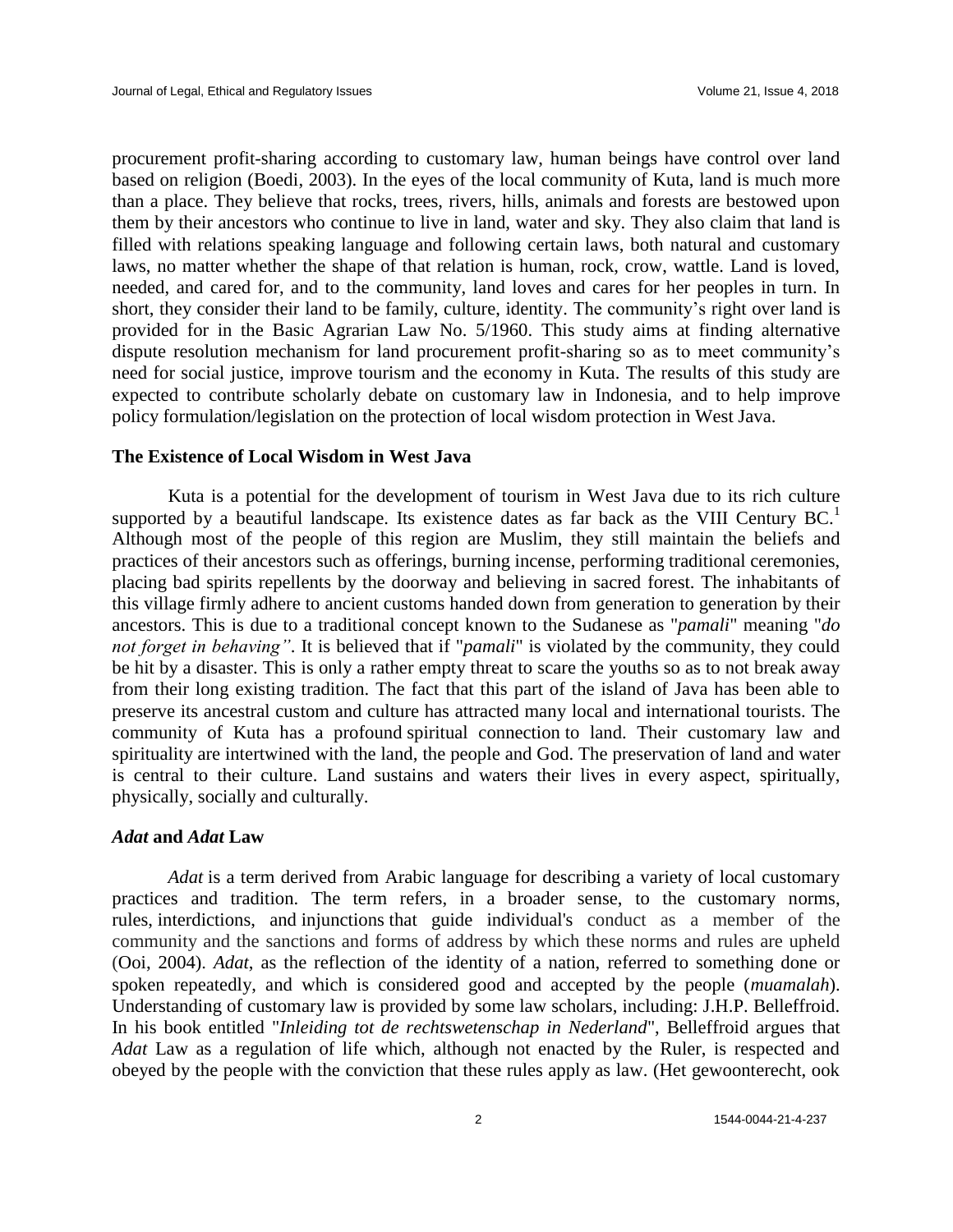"*gewoonte*" genoemd, omvat de rechtsregels, die hoewel niet op gezag van de staatsoverheid vastgesteld, toch door het volk worden nageleefd in de overtuiging, dat zij als recht gelden) (Soerjono, 2008). Teraar and Van Vollenhoven, on the other hand, claim that *Adat* Law is a law that is not derived from the rules made by the Dutch East Indies government or other power tools that were jointed and held by the Dutch colonial administration (Cornelis, 1981).

# **Traditional Knowledge and Intellectual Property Rights**

Traditional knowledge is one of the bases of the culture, existence and rights of the local community in Kuta. The protection of their knowledge must be based on their customary laws and practices, which raises the question as to can customary law provide intellectual property rights to traditional knowledge? There is a growing international agreement that customary law must be recognized and respected in the development of laws and policies that affect the rights of indigenous peoples over their lands, territories and to protect their rights in relation to traditional knowledge and intellectual property. Traditional knowledge is developed, maintained and used in the community, which observes its customary rules regardless of whether or not a protection scheme exists in their national legal systems (Abdul, 2004). Customary law can relate to the use of and access to natural resources, rights and obligations relating to land, inheritance and property, conduct of spiritual life, maintenance of cultural heritage and knowledge systems. However, it is important to note that the customary law of the people of Kuta does not provide for the protection of traditional knowledge as it does not have any intellectual property rights framework. This issue is left to the national law to decide.

#### **Land Cultivation Profit-Sharing in West Java**

Customary law regulated the existence of agreements or a transaction, including sale and purchase, lease, mortgage, etc. of these transactions, land transaction is the most frequent in Kuta. Land transaction means the change of title of land ownership through purchase, inheritance, exchange, gift/donation, Government takeover, court order and mortgage subject to the applicable laws. Under customary agrarian law, land transaction includes land use rights, which is granted by the community members themselves through their leaders. Since the land is commonly owned in accordance with customary law, land transactions in West Java, especially in Kuta, take place under the scheme of profit-sharing or revenue agreement. This scheme is also one of the core values of Islamic Law, which refers to it as *musaqah*, a partnership between the owner of a plantation and the manager or tiller for maintenance and care with a mutual profit sharing agreement. However, Islamic law's perception of the principle of profit sharing is different from that of customary law. The legal basis of the agreement under this revenue-sharing arrangement lies in Law No. 2/1960 on Agricultural Land Profit-Sharing Agreement. The objectives of the issuance of this Law are:

- 1. To ensure that land deal between the landowner and the farmer is done on a fair basis.
- 2. An affirmation of the rights and obligations of the parties to guarantee a strong and proper legal status of the tenants in profit-sharing agreement.
- 3. To improve soil fertility so as to preserve and increase production.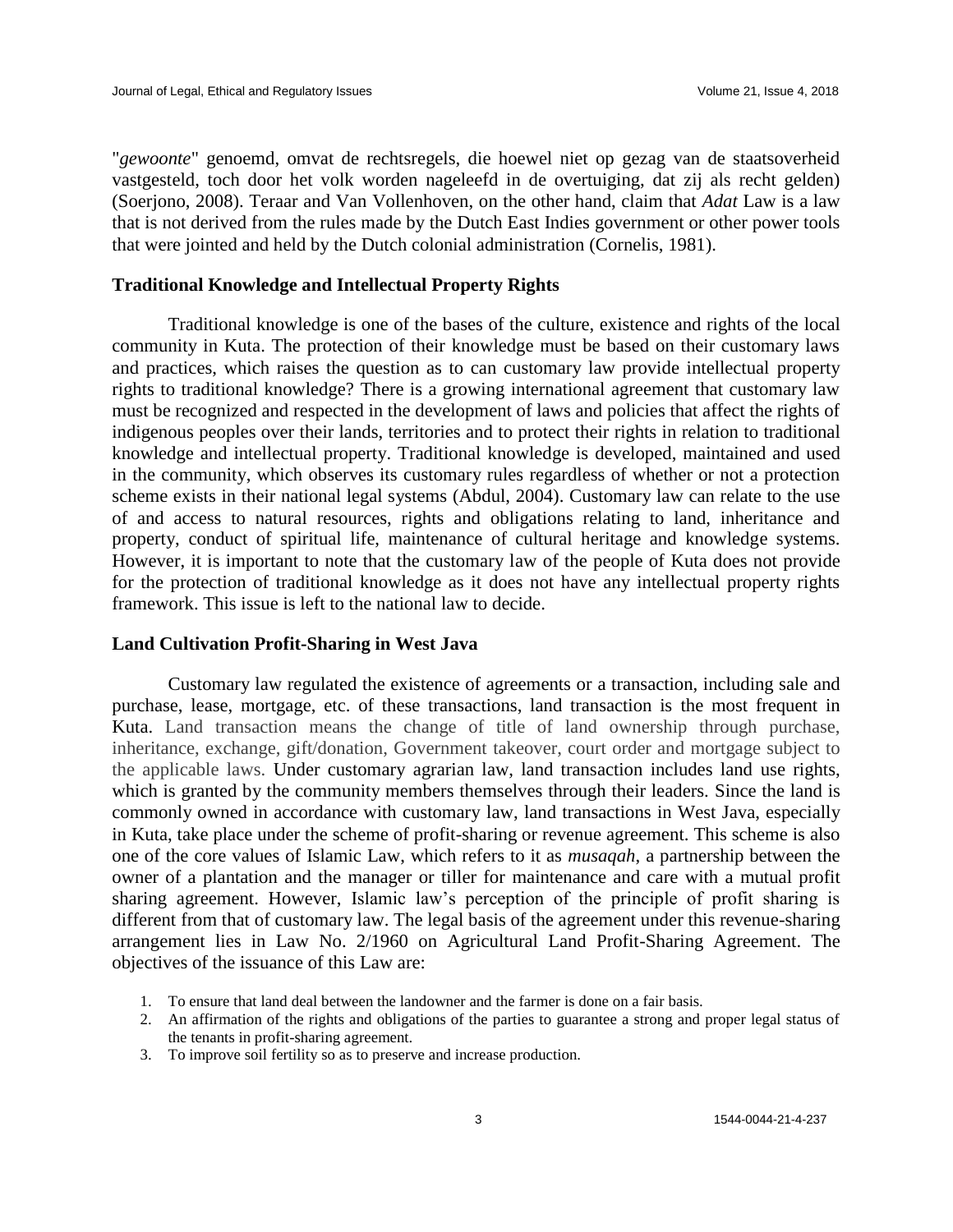Article 4 paragraph 1 of this law says "*that in the event of a dispute arising from the profit sharing agreement, the village head shall have the authority to reconcile conflicting parties*." Should they fail, the matter is submitted to the head of Sub-district for settlement.

### **Alternative Dispute Resolution Mechanism in West Java**

Alternative dispute resolution mechanisms are very popular in Indonesia, especially in Kuta. This is due to the fact that the communities see them as fast and easy ways to access social justice. These mechanisms of conflict resolution rest upon the concept *musyawarah mufaka:*  deliberation to reach consensus in decision making and dispute resolution processes. This idea of consensus in decision making and conflict resolution is deeply rooted in the Indonesian society. For deliberations to be carried out properly, several conditions must be met, namely equality of rights and obligations and sovereignty of the individuals. Alternative dispute resolution mechanisms are regulated by Law No. 30/1999 on Arbitration and Alternative Dispute Settlement. The person of Kuta relies very much on customary law to deal with their everyday problems. Referring to customary means of conflict resolution is not just a matter of choice but also and more importantly a history and tradition to the Indonesian people, including the people of Kuta. In fact, *Adat law* was the only law in force in Indonesia long before the arrival of both Islamic and Western Law (the Dutch Law) (Warman et al., 2018). Aware of this reality, the Indonesian government took a Presidential Regulation No. 10/2006 whose article 23c says that the assessment and handling of land disputes by the National Land Agency shall be carried out through alternative dispute resolution mechanisms to allow for mediation and conciliation. This regulation shows how important alternative dispute resolution is to the government. The above mentioned Law No. 30/1999 on Arbitration and Alternative Dispute Resolution expressly provides that the use of both arbitration and dispute resolution alternatives are voluntary; therefore, the use of mediation for land disputes is also voluntary. Land dispute resolution model based on the local community's wisdom takes into consideration the following:

- 1. The satisfaction of the disputants (win-win solution principle) in their dispute settlement.
- 2. Maintain peace and harmony among the community.
- 3. Strengthen the tie among community members.
- 4. Reach consensus.

In general, the resolution of disputes related to arable land in Kuta is done through deliberation or mediation by elderly community members who are deemed knowledgeable about customary law.<sup>2</sup> The recourse the alternative dispute mechanisms in land procurement profitsharing in Kuta is considered just and fair as it creates a situation whereby most of the needs of all the parties to a case are met. It is often referred to as a "*win-win solution"*.

# **RESULTS AND DISCUSSION**

Prior to the arrival of Islam on the island of Java, the ancestors of the people of Kuta were animists. They belief in God began to form when Hinduism and Buddhism were introduced to the island. They see God as an invisible being originating from the spirit of their ancestors, experiences, dynamics of life and creativity (Ekadjati, 2002). Although the people in Kuta claim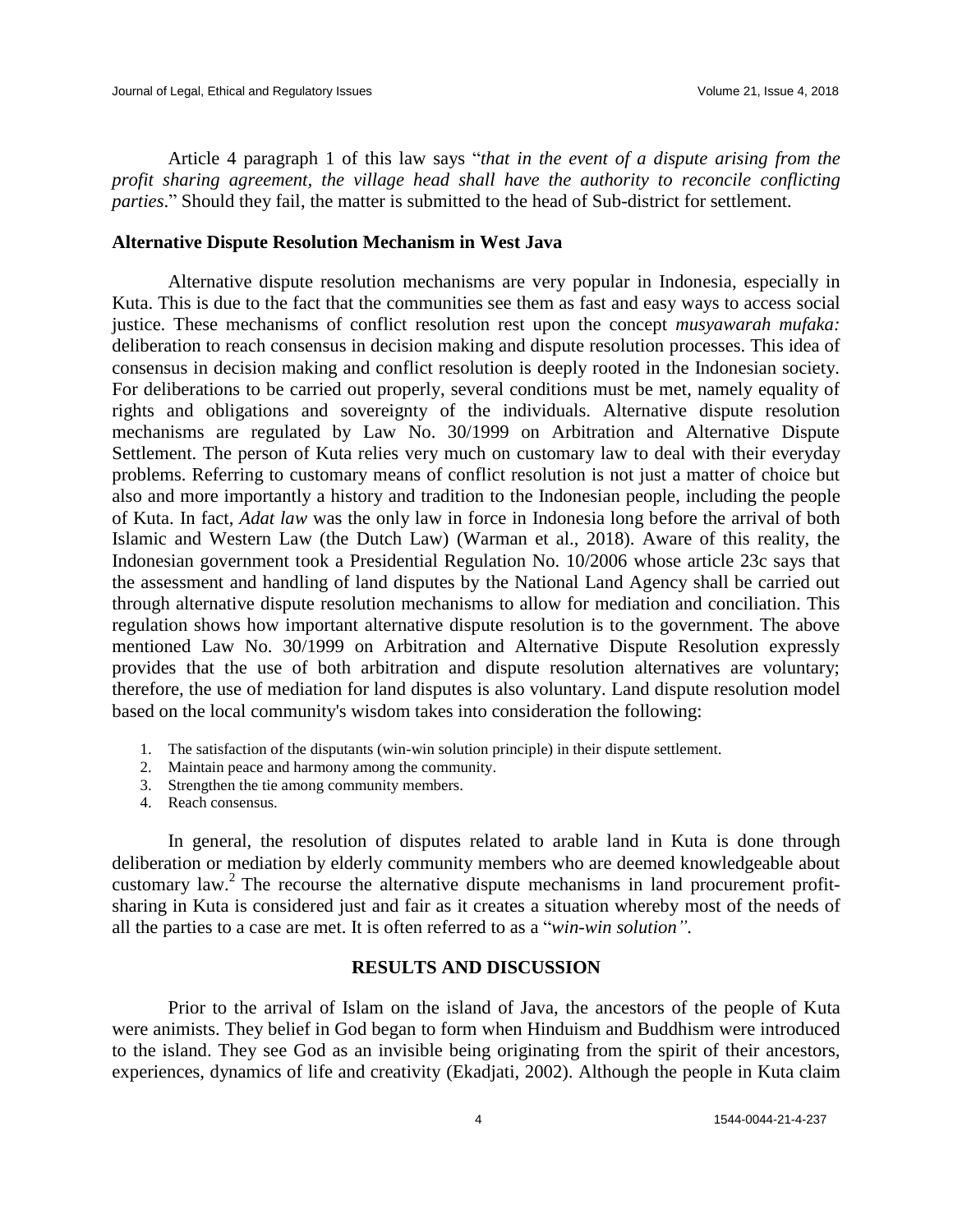to have embraced Islam, they still maintain the practices of their ancestors, such as offerings, burning incense, conducting traditional ceremonies, placing objects at their doorways and preserving sacred forest. They even believe that the land is the place where the protector dwells. Hence the need to maintain and very close relationship with land. This relationship has allowed the community to have the rights control and exploit land. These rights include farming, building and hunting. However, despite its crucial role not only in land administration through the nation, but also in the shaping of the Indonesian legal system, customary has always been regarded as a law of little value.<sup>3</sup> Its detractors accuse it of being irrelevant for failing or being unable to address not only technological and global issues but also domestic issues such as providing copyrights to traditional knowledge. These land issues are mostly caused by the lack of legal protection to the farming community, as shall be discussed later on. The research indicates that the indigenous peoples of Kuta have their own traditional knowledge and creativity that have been handed down from generation to generation. Traditional knowledge consists of traditional medicine deriving from herbs typical of the local area such as leaves *antanan beureum* and *babadotan* leaf. In addition to traditional knowledge of medicine, the community of Kuta have also a unique and exquisite traditional handicraft consisting. Some of them are sold as a souvenir and some of them are sold as export commodities. These handicrafts are in the form of ornaments or decoration, but some are also part of housing furniture, for example woodencrafted chair, table, or wardrobe. Traditional handicraft in Kuta also includes "*jaipongan"* dance, "*degung"* (*gamelan*), *"rampak drum*", *"sisingaan*", *"renggong horse"*, *"bajidoran"*, *"cianjuran"*, *"kacapi flute", "reog"*, etc. However, it is important to note that customary law as well as the social and cultural values of the local community do not recognize individual ownership of a work in the field of science, literature and art. In addition to sustaining their lives with the selling of their handicraft work, as the majority of the people of Kuta also live off land. For this community, land is the main source of income, owning land means having a respectable social status. As argued earlier, the law of land provides a full land utilisation right to the local people of Kuta, these rights include land exploitation and transaction rights to improve the economic wellbeing of the local people. To some degree, such rights are also granted to outsiders provided there is consent from the local community. However, the implementation and management of these land exploitation rights is done under a profit-sharing agreement scheme for the common good, as both Islamic land and customary law prohibit private exploitation of land. Profit-sharing agreement in Kuta, is an oral agreement between the landlord/owner and the cultivator. It is a rather formal deal between the two parties for profit sharing after the cultivator has complete their work and the product has been sold. Generally, the parties agree to each other's rights and obligations. The objects of land transaction profit-sharing agreement include anything on the surface of the land. The revenue of the exploitation of the land is shared on an equal basis, meaning that half of the dividend goes to the cultivator/tenant while the other goes to the landlord/owner. This revenue sharing scheme is known to the Sundanese people as *maro* or *nengah*. The time limit for the profit-sharing agreement is based on mutual agreement between the landowner or the land and the cultivator. Generally, it starts at planting season and ends in harvest season. As the deal itself is not written or documented in any forms, good faith and absolute trust are important factors in making the agreement. The candidate cultivator or tenant must show that he/she is trustworthy before the landlord/owner can allow them to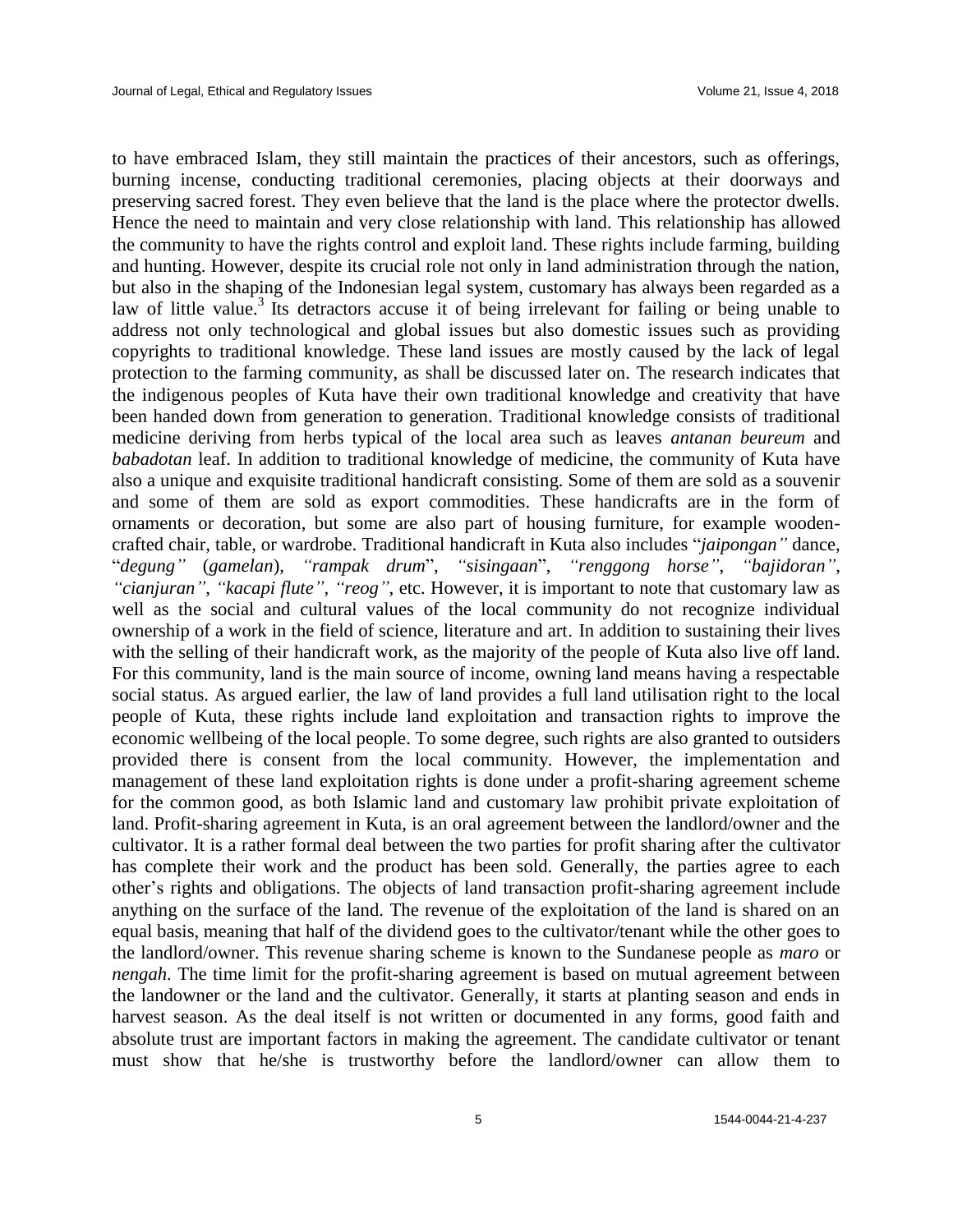exploit/cultivate the land. Both Islamic law and customary law, in Indonesia, stipulate that the rules of land revenue sharing are determined by the agreement of both parties, i.e., the landowner and the tenant on a mutual benefit principle. Such agreement lacking clear terms and conditions, does not and cannot constitute a legal basis, and as such, it does not have any legal binding whatsoever. This can lead to unclear rights and obligations between landowners and land tenants, which, in turn, can lead to land disputes between landlord/owner and the cultivator/tenant. When such conflicts erupt, traditional leaders become key mediation elements to help restore justice and peace within the community. The approach used by these traditionally knowledgeable leaders is reaching consensus through deliberation (*musyawarah mufaqah*), an idea deeply rooted in the Indonesian society.

# **CONCLUSION**

The results of this study show that customary law is based on living and growing values within the community of a region, and largely unwritten, yet it has a strong binding force in society. Customary sanctions are not oriented toward punishment, but toward the achievement of peace through negotiation, mediation, conciliation and arbitration. Although the people of Kuta follow the Islamic faith, they still conserve the tradition, believes, wisdom, teaching and values of their ancestors. Consequently, it is the preservation of these ancestral practices, believes and teaching that has made West Java, especially Kuta, a major tourist attraction. In order to boost this sector, there should be legislation providing certain intellectual property rights over the traditional knowledge of the local community, not only in Kuta, but also every community throughout Indonesia. Customary law, as the guardian of this knowledge, has not been able to provide such protection so far. The growth of the economy in this region is not only due to its rich cultural heritage, but also to its land transaction profit-sharing scheme based on both Islamic and customary laws. However, the fact that the agreement is made not in written leads sometimes to land related conflicts within the region, as it does not provide a legal basis guaranteeing the rights and obligations of the contracting parties and as such, it gives no legal certainty and legal protection for the parties involved in the agreement. The lack of documentation, as well many other problems discussed, can largely be compensated for by establishment and the promotion of alternative dispute resolution mechanisms.

#### **ENDNOTE**

- 1. ALG Team, Interview, 15 Jun 2017.
- 2. Wasyim, Interview, 15 Jun 2017.
- 3. Satu Dekade Legislasi MAsyarakat adat: Trend Legislasi Nasional tentang Keberadaan dan Hak-Hak Masyarakat Adat atas Sumber Daya Alam di Indonesia. Kertas Kerja Epistema No. 07/2010.

#### **REFERENCES**

Abdul, B.A. (2004). *Intellectual property rights handbook: Patent copyright, brands, industrial design, integrated circuit layout design, trade secrets*. Direktorat Jenderal Hak Kekayaan Intelektual Departemen Hukum dan HAMRI.